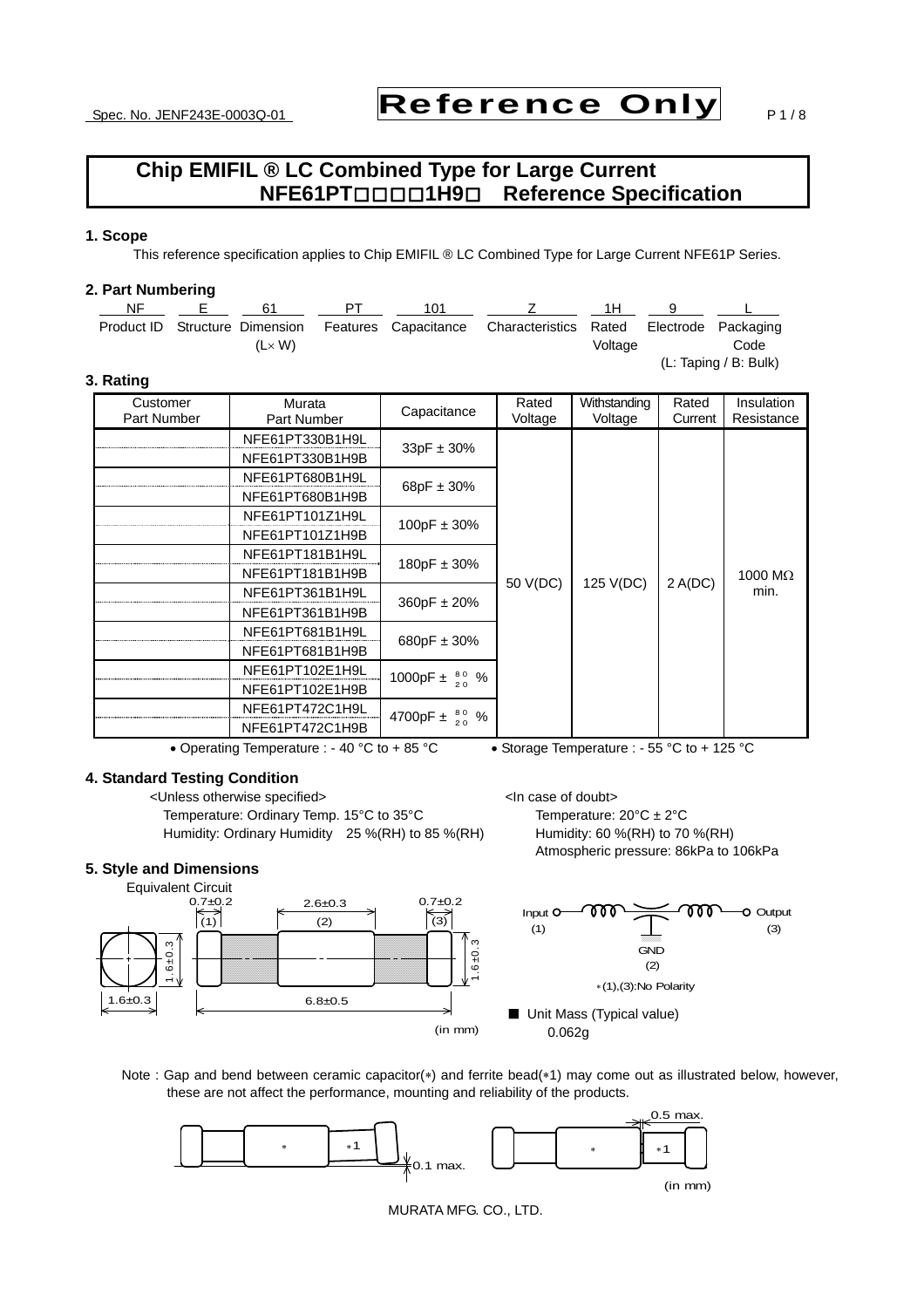

#### **7. Electrical Performance**

| No. | <b>Item</b>      | Specification                  |                                       | <b>Test Method</b>  |                   |
|-----|------------------|--------------------------------|---------------------------------------|---------------------|-------------------|
| 7.1 | Capacitance      | Meet item 3.                   | Table 1                               |                     |                   |
|     |                  |                                | Capacitance                           | Voltage             | Frequency         |
|     |                  |                                | 33,68,100 (pF)                        | 1 to 5 $V(rms)$     | $1MHz \pm 10%$    |
|     |                  |                                | 180,360,680<br>1000 (pF)              | $1\pm0.2$ V(rms)    | $1$ kHz $\pm$ 10% |
|     |                  |                                | 4700 (pF)                             | $0.1$ max. $V(rms)$ | $1$ kHz $\pm$ 10% |
|     |                  |                                |                                       |                     |                   |
| 7.2 | Insulation       | Meet item 3.                   | Voltage: 50 V(DC)                     |                     |                   |
|     | Resistance(I.R.) |                                | Time: $60 \pm 5$ seconds              |                     |                   |
| 7.3 | Withstanding     | Products shall not be damaged. | Test Voltage: 125 V(DC)               |                     |                   |
|     | Voltage          |                                | Testing Time: 1 to 5 seconds          |                     |                   |
|     |                  |                                | Limit the charging current: 10mA max. |                     |                   |

#### **8. Mechanical Performance**

| No.<br><b>Item</b>                         | Specification                                                                 |                                                                                                          |                                     | <b>Test Method</b>                                                                                                                                                                                                                                                                                   |
|--------------------------------------------|-------------------------------------------------------------------------------|----------------------------------------------------------------------------------------------------------|-------------------------------------|------------------------------------------------------------------------------------------------------------------------------------------------------------------------------------------------------------------------------------------------------------------------------------------------------|
| 8.1<br>Appearance and<br><b>Dimensions</b> | Meet item 5.                                                                  |                                                                                                          |                                     | Visual Inspection and measured with Slide<br>Calipers                                                                                                                                                                                                                                                |
| 8.2<br>Solderability                       | The electrodes shall be at least 75%<br>covered with new solder coating.      |                                                                                                          |                                     | Flux: Ethanol solution of rosin, 25(wt)%<br>Pre-heat: $150 \pm 10$ °C, 60 ~ 90 s<br>Solder: Sn-3.0Ag-0.5Cu<br>Solder Temperature : $240 \pm 3$ °C<br>Immersion Time: $3 \pm 1$ s<br>Immersion and emersion rates: 25mm / s                                                                           |
| 8.3<br>Resistance to<br>soldering heat     | Meet Table 2.<br>Table 2<br>Appearance<br>Cap. Change<br>I.R.<br>Withstanding | No damaged<br>33,68,100<br>180,360<br>680 (pF)<br>1000<br>4700(pF)<br>1000 M $\Omega$ min.<br>No damaged | Within<br>±15%<br>Within<br>$±30\%$ | Flux: Ethanol solution of rosin, 25(wt)%<br>Pre-heat: $150 \pm 10$ °C, 60 ~ 90 s<br>Solder: Sn-3.0Ag-0.5Cu<br>Solder Temperature : $270 \pm 5$ °C<br>Immersion Time: $10 \pm 1$ s<br>Immersion and emersion rates: 25mm / s<br>Then measured after exposure the room<br>condition for 4 to 48 hours. |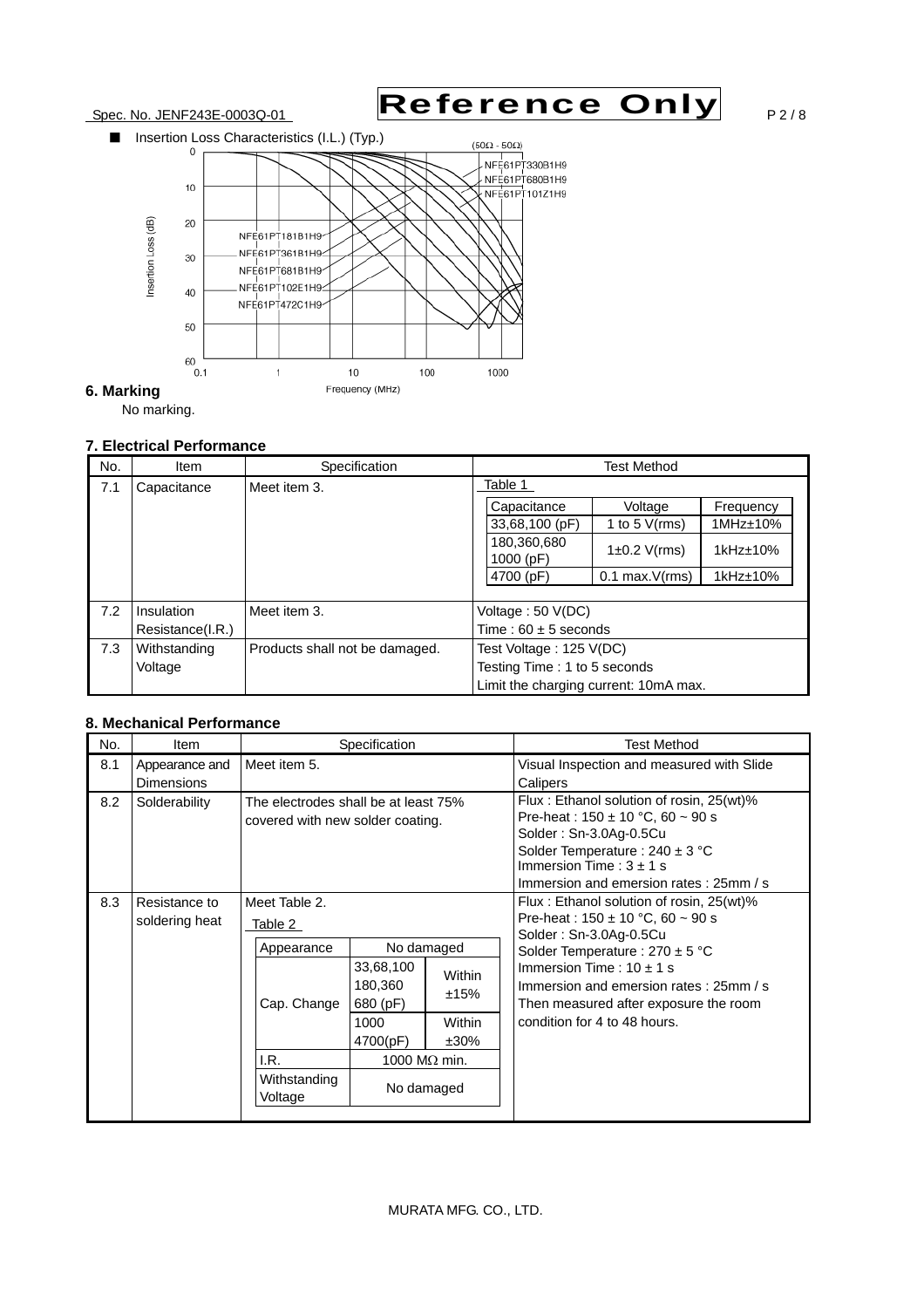# Spec. No. JENF243E-0003Q-01 Reference Only  $P_3/8$

| No. | Item                       | Specification            |                                                      |                                     | <b>Test Method</b>                                               |  |
|-----|----------------------------|--------------------------|------------------------------------------------------|-------------------------------------|------------------------------------------------------------------|--|
| 8.4 | <b>Bending</b><br>Strength | Meet Table 2.<br>Table 2 |                                                      |                                     | It shall be soldered on the paper-phenol<br>substrate. (t=1.6mm) |  |
|     |                            | Appearance               | No damaged                                           |                                     | Pressure jig                                                     |  |
|     |                            | Cap. Change              | 33,68,100<br>180,360<br>680 (pF)<br>1000<br>4700(pF) | Within<br>±15%<br>Within<br>$±30\%$ | ∏F<br>R340<br>Deflection<br>45<br>45<br>(in mm)<br>Product       |  |
|     |                            |                          |                                                      |                                     | Deflection: 3 mm<br>Keeping Time: 30 seconds                     |  |

#### **9. Environment Performance** (It shall be soldered on the substrate.)

| No.             | Item                   |                          | Specification           |                   | <b>Test Method</b>                                                                                                                                                                                                                                                                   |
|-----------------|------------------------|--------------------------|-------------------------|-------------------|--------------------------------------------------------------------------------------------------------------------------------------------------------------------------------------------------------------------------------------------------------------------------------------|
| 9.1<br>Humidity |                        | Meet Table 4.<br>Table 4 |                         |                   | Temperature : $40 \pm 2$ °C<br>Humidity<br>: 90 to 95 %(RH)<br>Time: 500 h (+ 24 h, - 0 h)                                                                                                                                                                                           |
|                 |                        | Appearance               | No damaged<br>33,68,100 | Within            | Then measured after exposure in the room<br>condition for 4 to 48 hours.                                                                                                                                                                                                             |
| 9.2             | <b>Heat Life</b>       | Cap. Change              | 180,360<br>680 (pF)     | ±15%              | Temperature : 85 $\pm$ 2 °C<br>Test Voltage:                                                                                                                                                                                                                                         |
|                 |                        |                          | 1000<br>4700 (pF)       | Within<br>$±30\%$ | 33,68,100,180,360,680 (pF):<br>Rated Voltage $\times$ 200%                                                                                                                                                                                                                           |
|                 |                        | I.R.                     | 100 M $\Omega$ min.     |                   | 1000,4700 (pF) : Rated Voltage $\times$ 150%                                                                                                                                                                                                                                         |
|                 |                        | Withstanding<br>Voltage  | No damaged              |                   | Time: 1000 h (+ 48h, - 0h)<br>Then measured after exposure in the room<br>condition for 4 to 48 hours.                                                                                                                                                                               |
| 9.3             | Temperature<br>Cycling | Meet Table 2.            |                         |                   | 1 Cycle<br>1step : - 55°C (+ 0°C, - 3°C) / 30±3 min<br>2step: Room Temperature / within 5 min<br>3step: +125°C (+ 3°C, - 0°C) / 30±3 min<br>4step: Room Temperature / within 5 min<br>Total of 10 cycles<br>Then measured after exposure in the room<br>condition for 4 to 48 hours. |

### **10. Specification of Packaging**

10.1. Appearance and Dimensions (12mm-wide plastic tape)



Dimension of the Cavity is measured at the bottom side.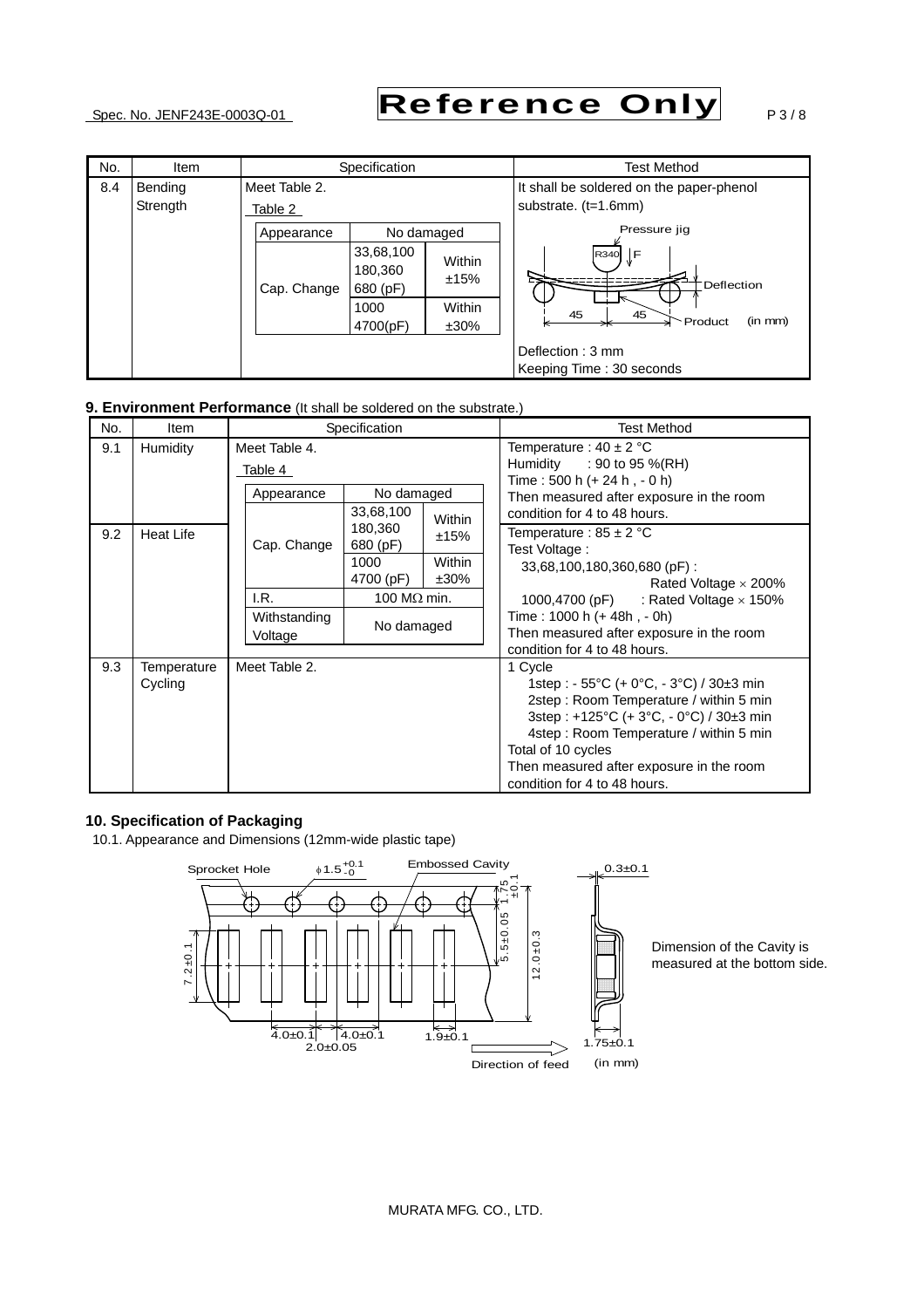# Spec. No. JENF243E-0003Q-01 Reference Only  $P_4/8$

(in: mm)

10.2. Specification of Taping

(1) Packing quantity (standard quantity)

- 2500 pcs. / reel
- (2) Packing Method

Products shall be packaged in the cavity of the plastic tape and sealed with cover tape.

(3) Sprocket Hole

The sprocket holes are to the right as the tape is pulled toward the user.

(4) Spliced point

The cover tape have no spliced point.

- (5) Missing components number
	- Missing components number within 0.1% of the number per reel or 1 pc., whichever is greater, and are not continuous. The specified quantity per reel is kept.
- 10.3. Pull Strength of Plastic Tape and Cover Tape

| Plastic tape | 5N min.    |  |
|--------------|------------|--|
| Cover tape   | $10N$ min. |  |

10.4. Peeling off force of cover tape

0.2N to 0.7N (minimum value is typical)

Speed of Peeling off : 300 mm / min





10.5. Dimensions of Leader-tape, Trailer and Reel

There shall be leader-tape (cover tape only and empty tape) and trailer-tape (empty tape) as follows.



#### 10.6. Marking for reel

Customer part number, MURATA part number, Inspection number(\*1), RoHS marking(\*2), Quantity, etc \*1) « Expression of Inspection No. » □□ 0000  $\times$  × × ×  $(1)$   $(2)$   $(3)$ (1) Factory Code

(2) Date First digit : Year / Last digit of year Second digit : Month / Jan. to Sep.  $\rightarrow$  1 to 9, Oct. to Dec.  $\rightarrow$  O,N,D Third, Fourth digit : Day (3) Serial No.

```
*2) « Expression of RoHS marking » ROHS – Y(\Delta)(1) (2)
```
- (1) RoHS regulation conformity parts.
- (2) MURATA classification number
- 10.7. Marking for Outside package (corrugated paper box) Customer name , Purchasing Order Number , Customer Part Number , MURATA part number , RoHS marking (\*2), Quantity, etc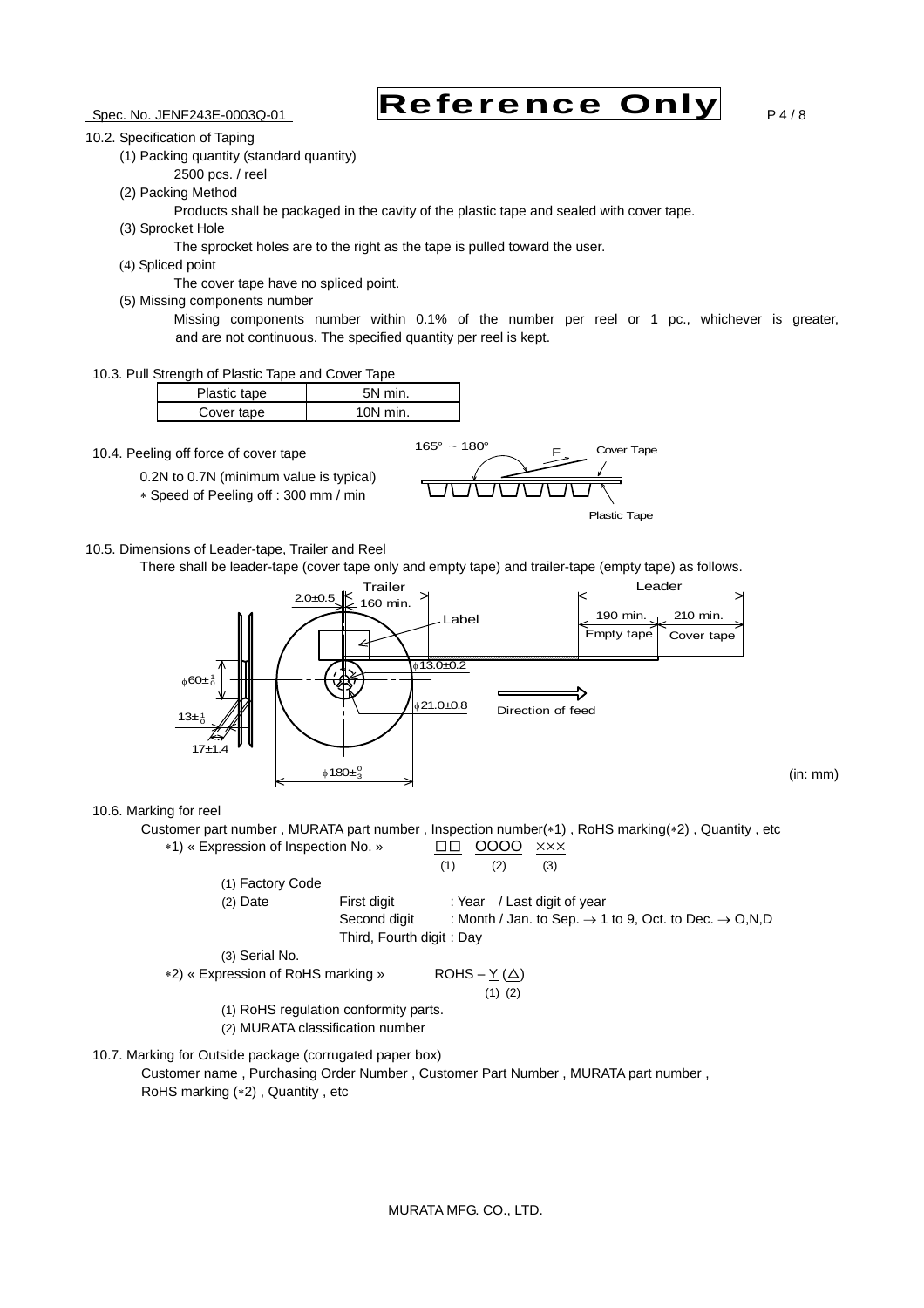Spec. No. JENF243E-0003Q-01 Reference Only  $P_{5/8}$ 

10.8. Specification of Outer Case



|     | <b>Outer Case Dimensions</b><br>(mm) |    | Standard Reel Quantity in Outer Case |
|-----|--------------------------------------|----|--------------------------------------|
| W   |                                      |    | (Reel)                               |
| 186 | 186                                  | 93 |                                      |

Above Outer Case size is typical. It depends on a quantity of an order.

#### **11. Standard Land Dimensions**

 The chip EMI filter suppresses noise by conducting the high-frequency noise element to ground. Therefore, to get enough noise reduction, feed through holes which is connected to ground-plane should be arranged according to the figure to reinforce the ground-pattern.

- (a) Standard land dimensions for reflow (b) Standard land dimensions for flow ・Side on which chips are mounted ・Side on which chips are mounted
- 



### **12.** */* **Caution**

#### **Limitation of Applications**

 Please contact us before using our products for the applications listed below which require especially high reliability for the prevention of defects which might directly cause damage to the third party's life, body or property. (1)Aircraft equipment (2)Aerospace equipment (3)Undersea equipment (4)Power plant control equipment (5)Medical equipment (6)Transportation equipment(automobiles, trains, ships, etc.) (7)Traffic signal equipment (8)Disaster prevention / crime prevention equipment (9)Data-processing equipment

(10)Applications of similar complexity or with reliability requirements comparable to the applications listed in the above

#### **13. Notice**

This product is designed for solder mounting.

Please consult us in advance for applying other mounting method such as conductive adhesive.

13.1. Flux and Solder

| Flux   | Use rosin-based flux, Do not use highly acidic flux (with chlorine content<br>exceeding $0.2(wt)\%$ ). |  |  |  |
|--------|--------------------------------------------------------------------------------------------------------|--|--|--|
|        | Do not use water-soluble flux.                                                                         |  |  |  |
| Solder | Use Sn-3.0Ag-0.5Cu solder                                                                              |  |  |  |

#### 13.2. Note for Assembling

< Thermal Shock >

 Pre-heating should be in such a way that the temperature difference between solder and products surface is limited to 100°C max. Also cooling into solvent after soldering should be in such a way that the temperature difference is limited to 100°C max.

<Consideration for mounting of 2.5mm pitch>

The mounting of 2.5mm pitch should be prevented on flow soldering to avoid an excess of solder volume.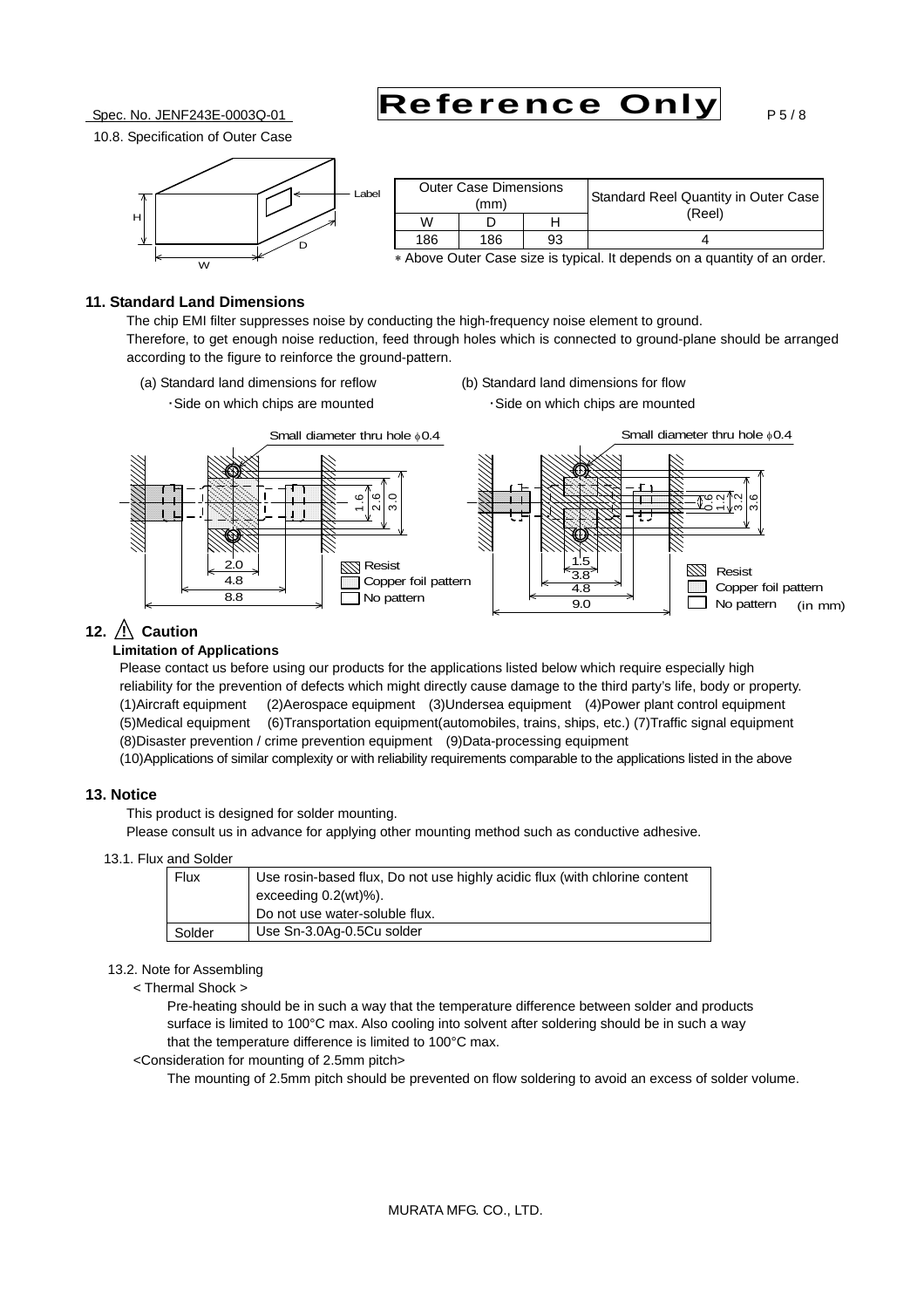Spec. No. JENF243E-0003Q-01 Reference Only  $P6/8$ 

- 13.3. Attention Regarding P.C.B. Bending
	- The following shall be considered when designing P.C.B.'s and laying out products.
	- (1) P.C.B. shall be designed so that products are not subject to the mechanical stress for board warpage. 〔Products direction〕



Products shall be located in the sideways direction (Length:a<br/>b) to the mechanical stress.

(2) Products location on P.C.B. near seam for separation. Products (A,B,C,D) shall be located carefully so that products are not subject to the mechanical stress due to warping the board. Because they may be subjected the mechanical stress in order of  $A > C > B \cong D$ .



#### 13.4. Standard Soldering Conditions

 On flow soldering (e.g. double wave soldering), use the product in consideration of the conditions of solder, solder temperature and immersion time (melting time) because longer soldering time may cause the corrosion of the electrode.

 On dipping soldering, use the product in consideration of the conditions of solder, solder temperature, flux, preheat and so on because de-wetting may be caused.

Standard soldering profile and the limit soldering profile is as follows.

The excessive soldering conditions may cause leaching of the electrode and/or resulting in the deterioration of product quality.



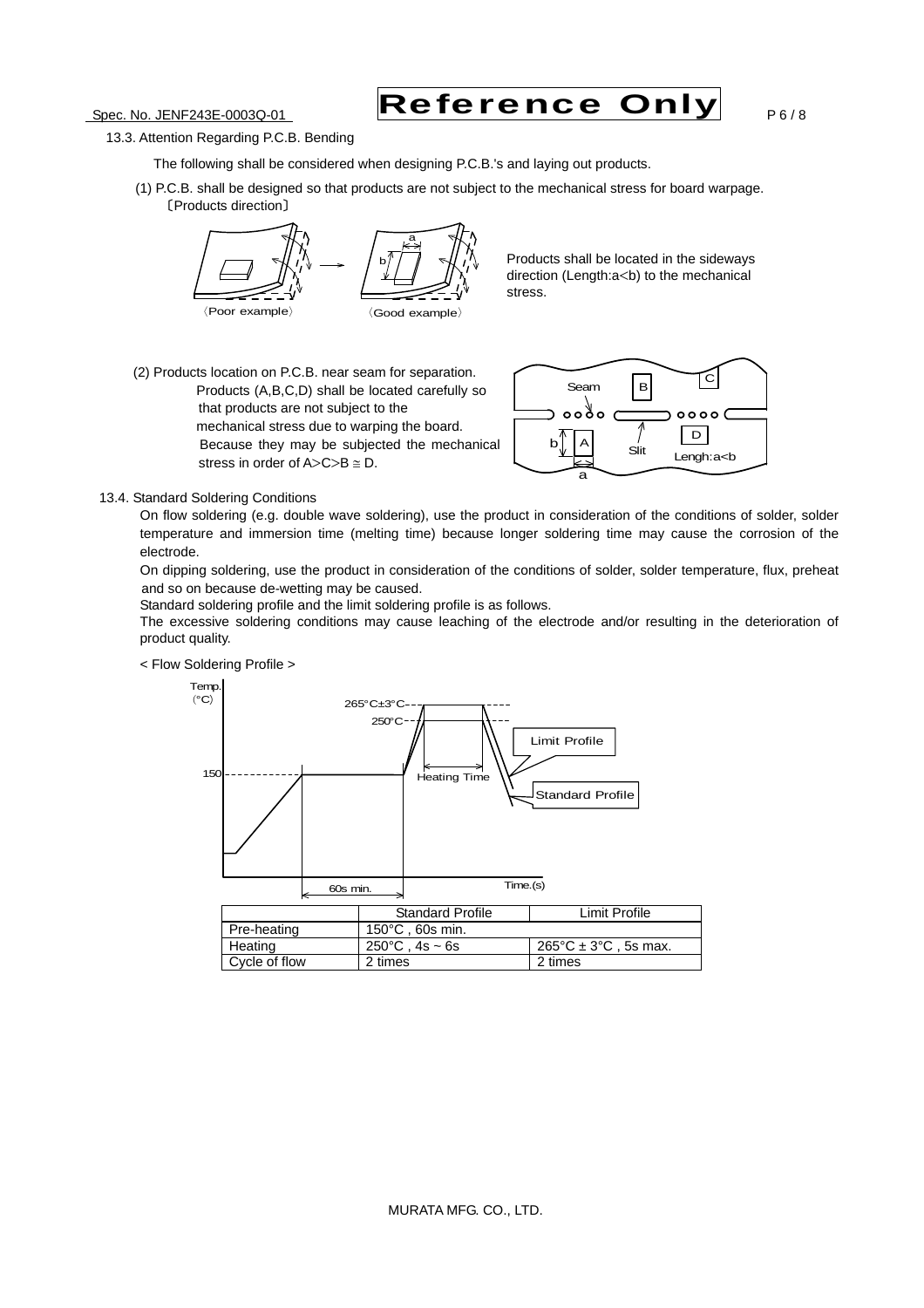



#### 13.5. Printing of Adhesive (Flow Soldering)

 Adhesive amount shall be about 0.5mg for one position to obtain enough adhesive strength. The adhesive position is as follows.





- 13.6. Solder paste printing for reflow standard printing pattern of solder paste.
	- · Standard thickness of the solder paste should be  $150 \mu m$  to  $200 \mu m$ .
	- · Use the solder paste printing pattern of the right pattern.
	- · For the resist and copper foil pattern, use standard land dimensions.



#### 13.7. Reworking with Soldering iron

The following conditions shall be strictly followed when using a soldering iron.<br>• Pre-heating : 150°C. 1 min • Soldering iron output : 30W max.

- $\bullet$  Pre-heating : 150°C, 1 min
- Tip temperature :  $350^{\circ}$ C max. Tip diameter :  $\phi$  3mm max.
- 
- $\bullet$  Soldering time :  $3(+1,-0)$  s  $\bullet$  Times : 2times max.
- Note: Do not directly touch the products with the tip of the soldering iron in order to prevent the crack on the ceramic material due to the thermal shock.

#### 13.8. Cleaning Conditions

Products shall be cleaned on the following conditions.

- (1) Cleaning temperature shall be limited to 60°C max. (40°C max. for IPA.)
- (2) Ultrasonic cleaning shall comply with the following conditions, with avoiding the resonance phenomenon at the mounted products and P.C.B.

Power: 20W / I max. Frequency: 28kHz to 40kHz Time: 5 minutes max.

- (3) Cleaner
	- 1. Cleaner
		- · Isopropyl alcohol (IPA)
	- 2. Aqueous agent
		- · PINE ALPHA ST-100S

MURATA MFG. CO., LTD.